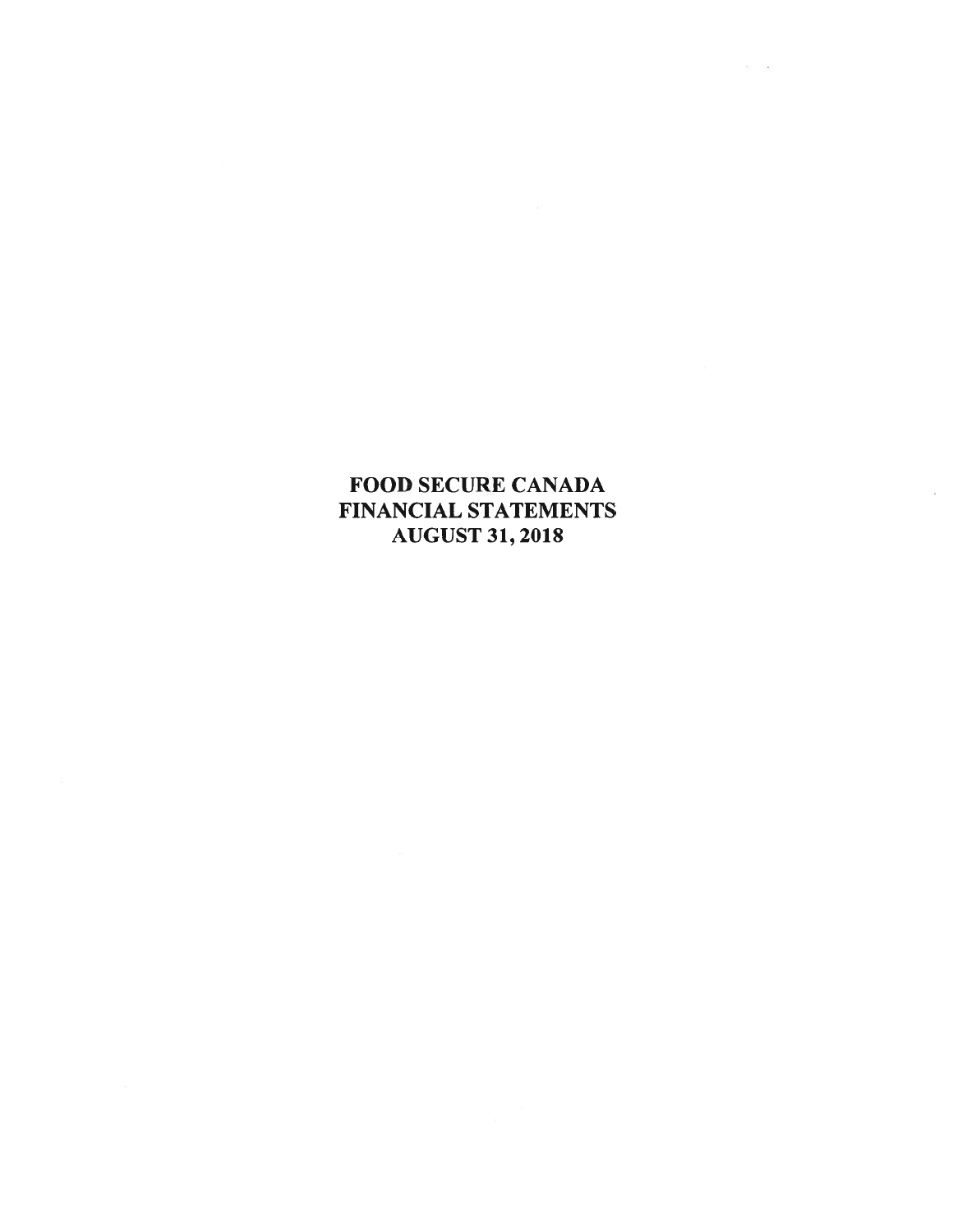| <b>Contents</b>                            | Page     |
|--------------------------------------------|----------|
| Independent Auditor's Report               | $1 - 3$  |
| <b>Statement of Financial Position</b>     | 4        |
| <b>Statement of Changes in Net Assets</b>  | 5        |
| <b>Statement of Revenues Over Expenses</b> | $6 - 7$  |
| <b>Statement of Cash Flows</b>             | 8        |
| Notes to the Financial Statements          | $9 - 14$ |

 $\langle \mathcal{L} \rangle$  . The set of  $\mathcal{L}$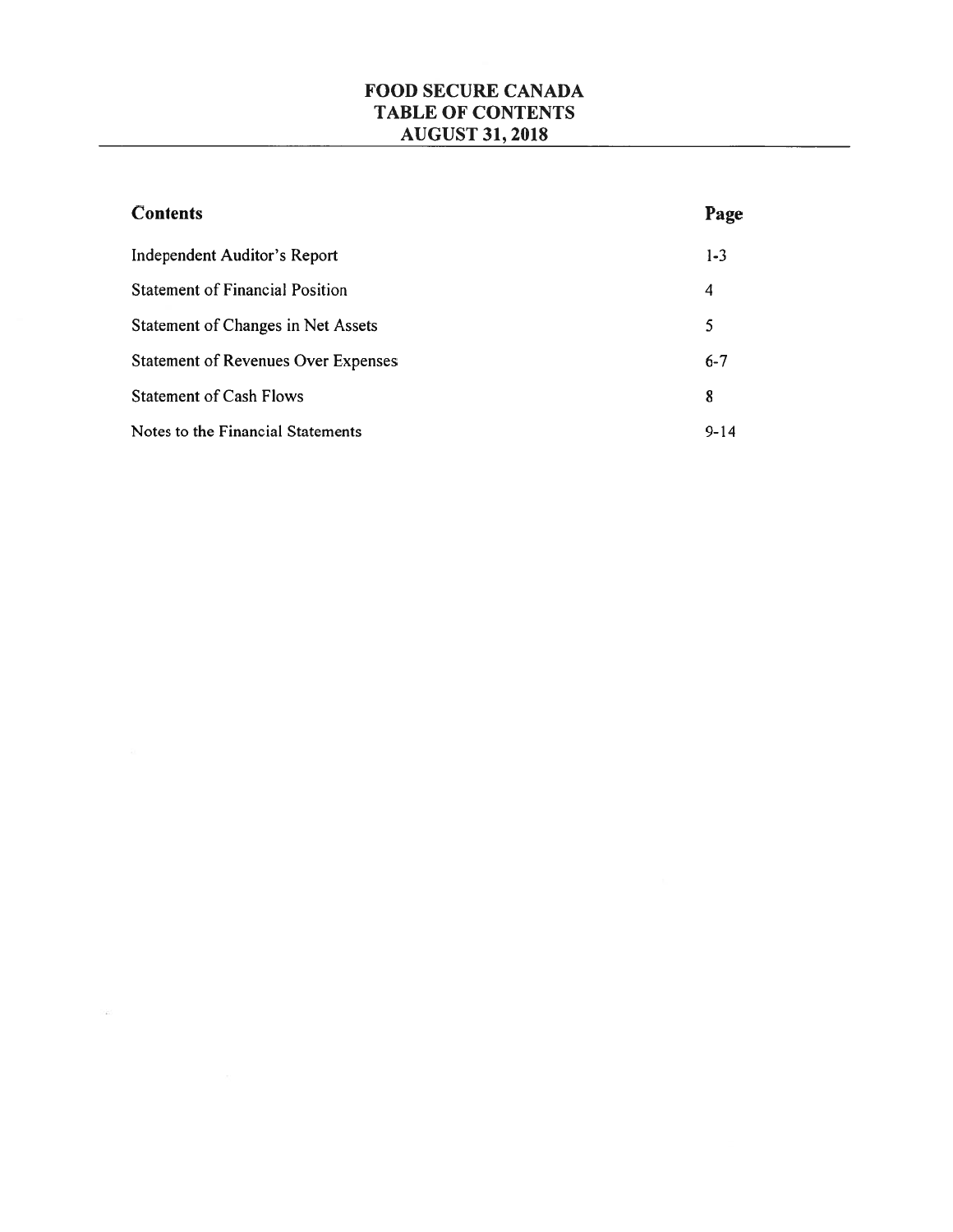#### **Christopher Schreindorfer, CPA** 14 Rue De L'île Barwick Pierrefonds, Qc. H8Z 2W8

cschreindorfer@gmail.com

## **INDEPENDENT AUDITOR'S REPORT**

To the Members of **FOOD SECURE CANADA** 

### **Qualified Opinion**

I have audited the financial statements of Food Secure Canada, which comprise the balance sheet as at August 31, 2018, and the statements of financial position, operations and changes in net assets and cash flows for the year then ended, and notes to the financial statements, including a summary of significant accounting policies.

In my opinion, the accompanying financial statements present fairly, in all material respects, the financial position of the organization as at August 31, 2018, and its results of operations and its cash flows for the year then ended in accordance with Canadian accounting standards for not-for-profit organizations.

### **Basis for Qualified Opinion**

In common with many non-profit organizations, the organization derives part of its revenue from donations, sponsorships, and promotions, the completeness of which were not susceptible to satisfactory audit verification. Accordingly, my audit of these revenues was limited to the amounts recorded in the records of the organization. Therefore, I am not able to determine whether any adjustments might be necessary to these revenues, excess of revenue over expenditures, assets and net assets as at August 31, 2018.

I conducted my audit in accordance with Canadian generally accepted auditing standards. My responsibilities under those standards are further described in the Auditor's Responsibilities for the Audit of the Financial Statements section of my report. I am independent of the organization in accordance with the ethical requirements that are relevant to my audit of the financial statements in Canada, and I have fulfilled my other ethical responsibilities in accordance with these requirements. I believe that the audit evidence I have obtained is sufficient and appropriate to provide a basis for my qualified audit opinion.

### Responsibilities of Management and Those Charged with Governance for the Financial Statements

Management is responsible for the preparation and fair presentation of these financial statements in accordance with Canadian accounting standards for private enterprises, and for such internal control as management determines is necessary to enable the preparation of financial statements that are free from material misstatement, whether due to fraud or error.

In preparing the financial statements, management is responsible for assessing the organization's ability to continue as a going concern, disclosing, as applicable, matters related to going concern and using the going concern basis of accounting unless management either intends to liquidate the organization or to cease operations, or has no realistic alternative but to do so.

Those charged with governance are responsible for overseeing the organization's financial reporting process.

 $\mathbf{1}$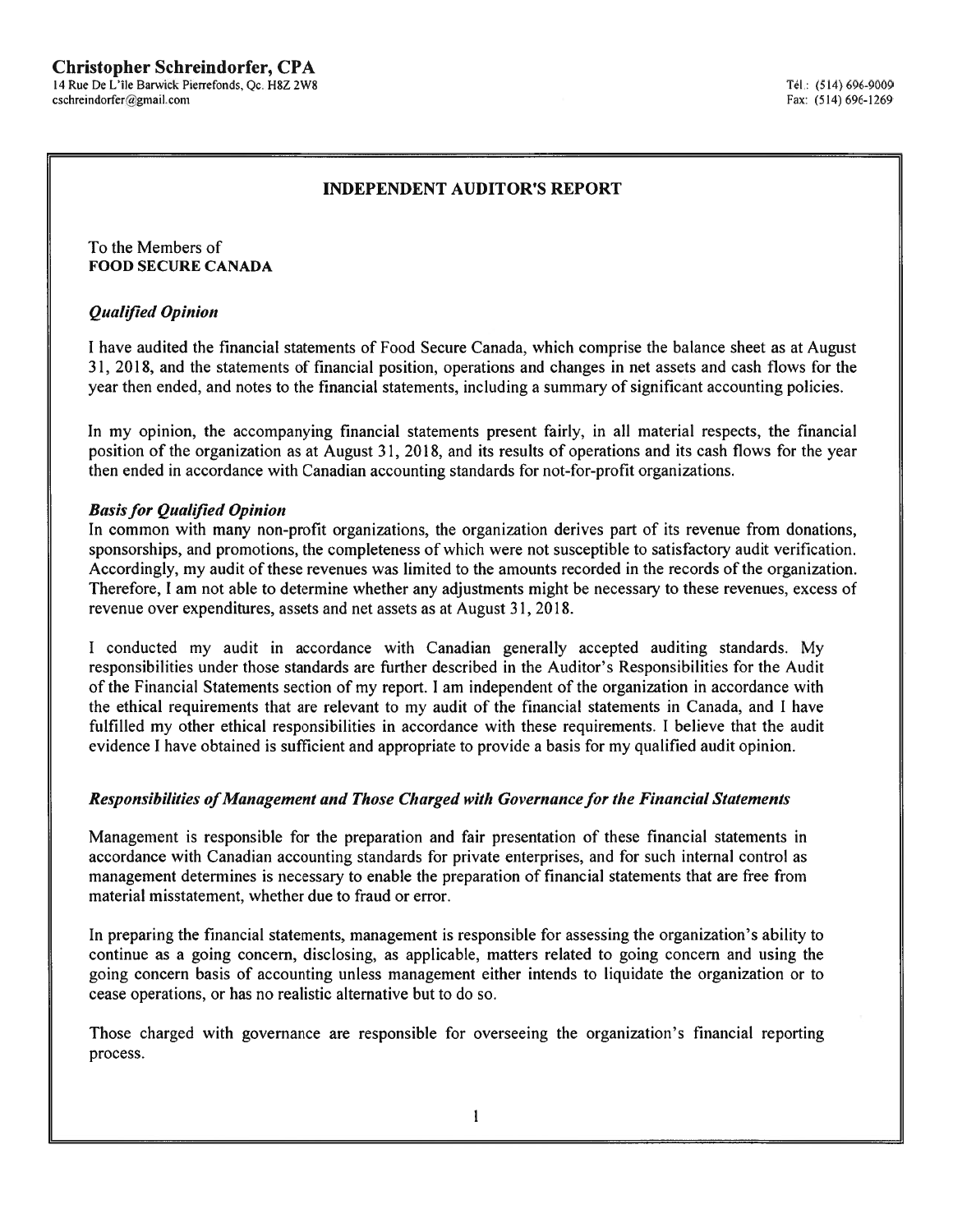### **Auditor's Responsibilities for the Audit of the Financial Statements**

My objectives are to obtain reasonable assurance about whether the financial statements as a whole are free from material misstatement, whether due to fraud or error, and to issue an auditor's report that includes my opinion. Reasonable assurance is a high level of assurance, but is not a guarantee that an audit conducted in accordance with Canadian generally accepted auditing standards will always detect a material misstatement when it exists. Misstatements can arise from fraud or error and are considered material if, individually or in the aggregate, they could reasonably be expected to influence the economic decisions of users taken on the basis of these financial statements.

As part of an audit in accordance with Canadian generally accepted auditing standards, I exercise professional judgment and maintain professional skepticism throughout the audit. I also:

- Identify and assess the risks of material misstatement of the financial statements, whether due to fraud or error, design and perform audit procedures responsive to those risks, and obtain audit evidence that is sufficient and appropriate to provide a basis for my opinion. The risk of not detecting a material misstatement resulting from fraud is higher than for one resulting from error, as fraud may involve collusion, forgery, intentional omissions, misrepresentations, or the override of internal control.
- Obtain an understanding of internal control relevant to the audit in order to design audit procedures that are appropriate in the circumstances, but not for the purpose of expressing an opinion on the effectiveness of the organization internal control.
- Evaluate the appropriateness of accounting policies used and the reasonableness of accounting estimates and related disclosures made by management.
- Conclude on the appropriateness of management's use of the going concern basis of accounting and, based on the audit evidence obtained, whether a material uncertainty exists related to events or conditions that may cast significant doubt on the organization's ability to continue as a going concern. If I conclude that a material uncertainty exists, I are required to draw attention in my auditor's report to the related disclosures in the financial statements or, if such disclosures are inadequate, to modify my opinion. My conclusions are based on the audit evidence obtained up to the date of my auditor's report. However, future events or conditions may cause the organization to cease to continue as a going concern.
- Evaluate the overall presentation, structure and content of the financial statements, including the disclosures, and whether the financial statements represent the underlying transactions and events in a manner that achieves fair presentation.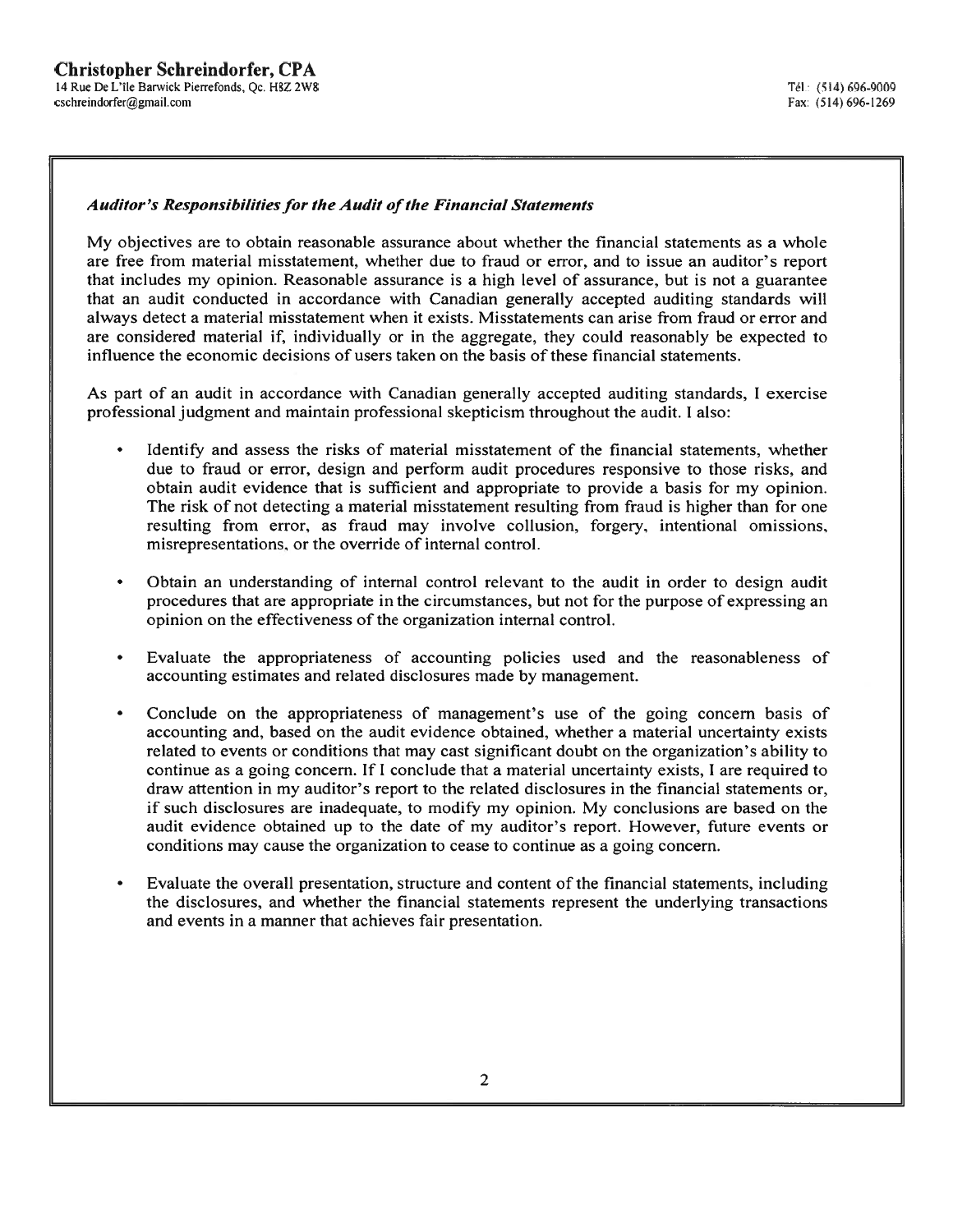# **Christopher Schreindorfer, CPA**

14 Rue De L'île Barwick Pierrefonds, Qc. H8Z 2W8 cschreindorfer@gmail.com

Tél.: (514) 696-9009 Fax: (514) 696-1269

I communicate with those charged with governance regarding, among other matters, the planned scope and timing of the audit and significant audit findings, including any significant deficiencies in internal control that I identify during my audit.

Christopher Schrendad, CPA

August 21, 2019 Pierrefonds, Quebec

<sup>1</sup>CPA auditor, CA, public accountancy permit No. A120681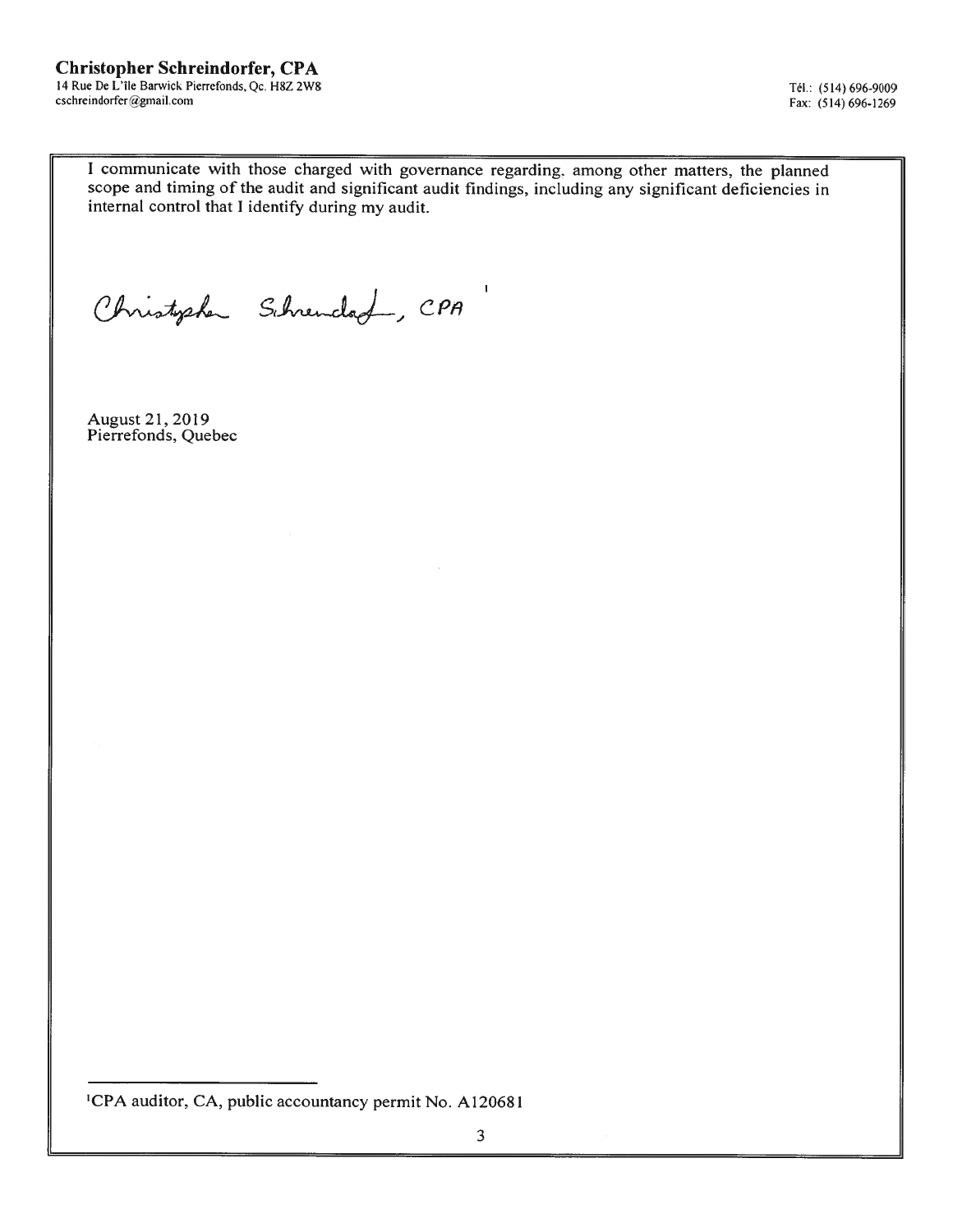# **FOOD SECURE CANADA STATEMENT OF FINANCIAL POSITION AS AT AUGUST 31, 2018**

|                                        | 2018        | 2017        |
|----------------------------------------|-------------|-------------|
|                                        | $\mathbf S$ | $\mathbf S$ |
| <b>ASSETS</b>                          |             |             |
| <b>Current Assets</b>                  |             |             |
| Cash                                   | 177,225     | 51,884      |
| Temporary investments (note 3)         | 5,065       | 5,065       |
| Government grants receivable           | 17,109      | 6,300       |
| Accounts receivable                    | 10,486      | 43,470      |
| Deferred costs (note 8)                | 60,215      |             |
| Total current assets                   | 270,100     | 106,719     |
| Capital assets (note 4)                | 3,532       | 4,508       |
| Intangible assets (note 5)             | 11,037      | 13,797      |
|                                        | 284,669,    | 125,024_    |
| <b>LIABILITIES</b>                     |             |             |
| <b>Current Liabilities</b>             |             |             |
| Accounts payable and accruals (note 6) | 16,713      | 19,562      |
| Deferred partnership income (note 7)   | 127,984     | 40,433      |
| Deferred assembly revenues (note 8)    | 75,097      |             |
| Deferred contributions (note 9)        | 29,202      | 11,020      |
|                                        | 248,996     | 71,015      |
| <b>NET ASSETS</b>                      |             |             |
| Restricted                             | 14,569      | 18,305      |
| Unrestricted                           | 21,104      | 35,704      |
|                                        | 35,673      | 54,009      |
|                                        | 284,669     | 125,024     |

ON BEHALF OF THE BOARD

Meny Roman CPA CA

See notes to Financial Statements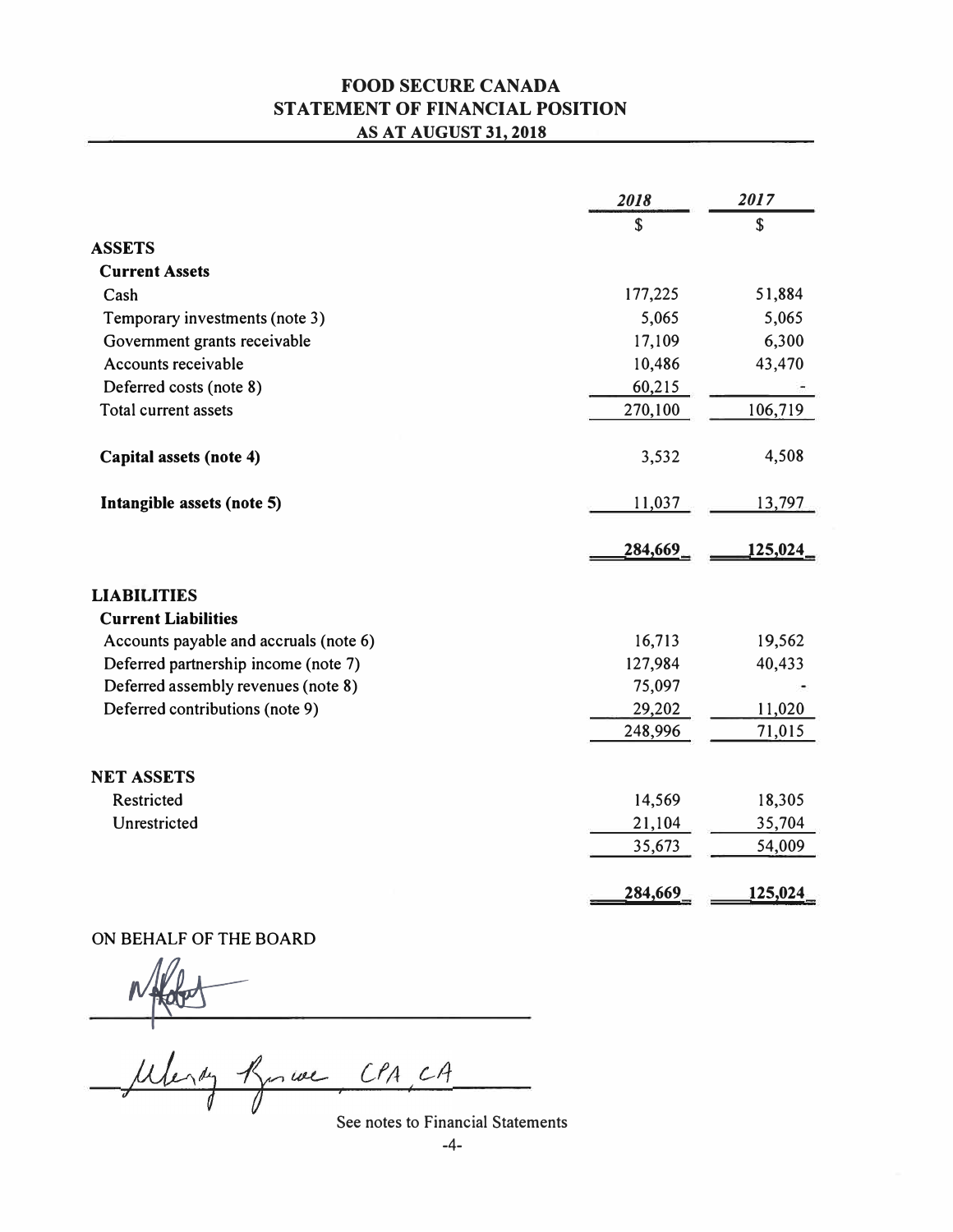# **FOOD SECURE CANADA** STATEMENT OF CHANGES IN NET ASSETS FOR THE YEAR ENDED AUGUST 31, 2018

|                                               | 2018        | 2017    |
|-----------------------------------------------|-------------|---------|
|                                               | $\mathbf S$ | \$      |
| Balance, beginning of the year                | 54,009      | 56,151  |
| Excess of expenses over revenues for the year | (18, 336)   | (2,142) |
|                                               |             |         |
| Balance, end of year                          | 35,673      | 54,009  |
| Represented by:                               |             |         |
|                                               |             |         |
| Net assets invested in capital assets         | 14,569      | 18,305  |
| Unrestricted net assets                       | 21,104      | 35,704  |
|                                               | 35,673      | 54,009  |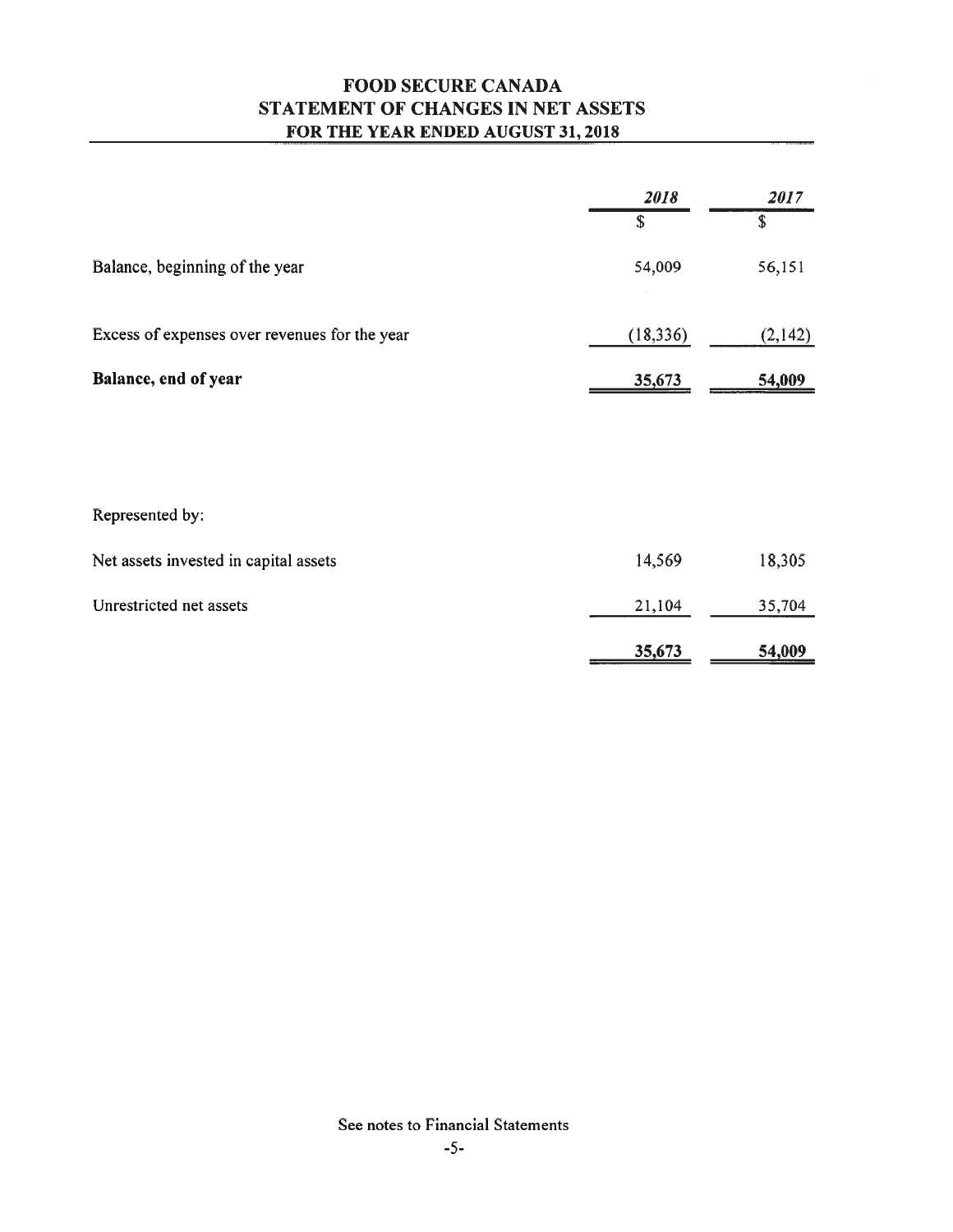## **GENERAL**

|                    | <b>GENERAL</b> |                          |                          |                          |                              |              |                          |                          |                                       |                |                          |                                    |                      |                          |
|--------------------|----------------|--------------------------|--------------------------|--------------------------|------------------------------|--------------|--------------------------|--------------------------|---------------------------------------|----------------|--------------------------|------------------------------------|----------------------|--------------------------|
|                    | Core           | Festin                   | <b>School</b><br>Food    | Procurement              | <b>New</b><br><b>Farmers</b> | Northern     | Industry<br>Canada       | <b>CFICE</b>             | <b>National</b><br><b>Food Policy</b> | <b>Nourish</b> | <b>NFP</b><br>Governance | <b>COP Food</b><br><b>Security</b> | <b>Total</b><br>2018 | <b>Total</b><br>2017     |
|                    | $\mathbf S$    |                          | $\mathbf S$              | $\mathbf S$              | $\mathbb{S}$                 | $\mathbb{S}$ | $\mathbf S$              | $\mathbf{s}$             | $\mathbb{S}$                          |                |                          |                                    | $\mathbf S$          | $\mathbf S$              |
| <b>REVENUES</b>    |                |                          |                          |                          |                              |              |                          |                          |                                       |                |                          |                                    |                      |                          |
| Foundations        |                |                          |                          |                          |                              |              |                          |                          |                                       |                |                          |                                    |                      |                          |
| McConnell          | 51,081         | $\overline{\phantom{a}}$ | 71,299                   | 11,002                   |                              |              |                          |                          | $\sim$                                | 42,877         | 10,000                   | $\blacksquare$                     | 186,259              | 237,593                  |
| Interpares         | 7,500          |                          |                          | $\sim$                   | 10,000                       |              |                          |                          |                                       | $\sim$         | $\sim$                   | $\sim$                             | 17,500               | 61,500                   |
| Heart & Stroke     |                | $\overline{\phantom{a}}$ | $\blacksquare$           | $\sim$                   |                              |              |                          |                          |                                       |                |                          | $\sim$                             | $\sim$               | 2,800                    |
| VON Canada         |                |                          | 3,500                    |                          |                              |              |                          |                          |                                       |                |                          |                                    | 3,500                | $\overline{\phantom{a}}$ |
| Foodshare          |                |                          |                          |                          |                              |              |                          |                          |                                       | $\sim$         | $\overline{\phantom{a}}$ | $\sim$                             |                      | 4,000                    |
| <b>SPCS</b>        |                |                          |                          |                          |                              |              |                          |                          |                                       | $\sim$         | 8,000                    | 42,393                             | 50,393               | $\sim$                   |
| Other              |                |                          |                          |                          |                              |              |                          |                          | $\sim$                                | $\sim$         | 2,728                    | $\blacksquare$                     | 2,728                | 21,538                   |
| Government         |                |                          |                          |                          |                              |              |                          |                          |                                       |                |                          |                                    |                      |                          |
| Federal            |                | $\overline{\phantom{a}}$ |                          |                          |                              | 62,675       | 20,624                   | 22,500                   | 9,348                                 |                |                          | $\sim$                             | 115,147              | 53,962                   |
| Provincial         | 29,071         |                          |                          |                          |                              |              |                          |                          | $\overline{\phantom{a}}$              |                |                          | $\overline{\phantom{a}}$           | 29,071               | 20,823                   |
| Sponsorships       |                | 6,720                    |                          |                          |                              |              |                          | $\blacksquare$           | $\overline{\phantom{a}}$              |                |                          | $\blacksquare$                     | 6,720                | 121,293                  |
| Registration       |                |                          |                          |                          |                              |              |                          |                          | $\overline{\phantom{a}}$              |                |                          |                                    | $\sim$               | 132,894                  |
| Donations          | 6,008          | 1,000                    |                          |                          |                              |              |                          | $\overline{\phantom{a}}$ | 3,479                                 |                |                          | $\sim$                             | 10,487               | 1,416                    |
| Sales and services | 3,037          | 7,886                    |                          |                          |                              |              |                          |                          | $\overline{\phantom{a}}$              |                |                          |                                    | 10,923               | 12,429                   |
| Memberships        | 34,037         | $\overline{\phantom{a}}$ |                          |                          |                              |              |                          |                          | $\overline{\phantom{a}}$              |                |                          |                                    | 34,037               | 43,455                   |
| Other income       | 3,310          | $\sim$                   | $\overline{\phantom{a}}$ | $\overline{\phantom{a}}$ |                              | $\sim$       | $\overline{\phantom{a}}$ | $\overline{\phantom{a}}$ | $\sim$                                |                |                          | $\overline{\phantom{a}}$           | 3,310                | 4,555                    |
|                    | 134,044        | 15,606                   | 74,799                   | 11,002                   | 10,000                       | 62,675       | 20,624                   | 22,500                   | 12,827                                | 42,877         | 20,728                   | 42,393                             | 470,075              | 718,258                  |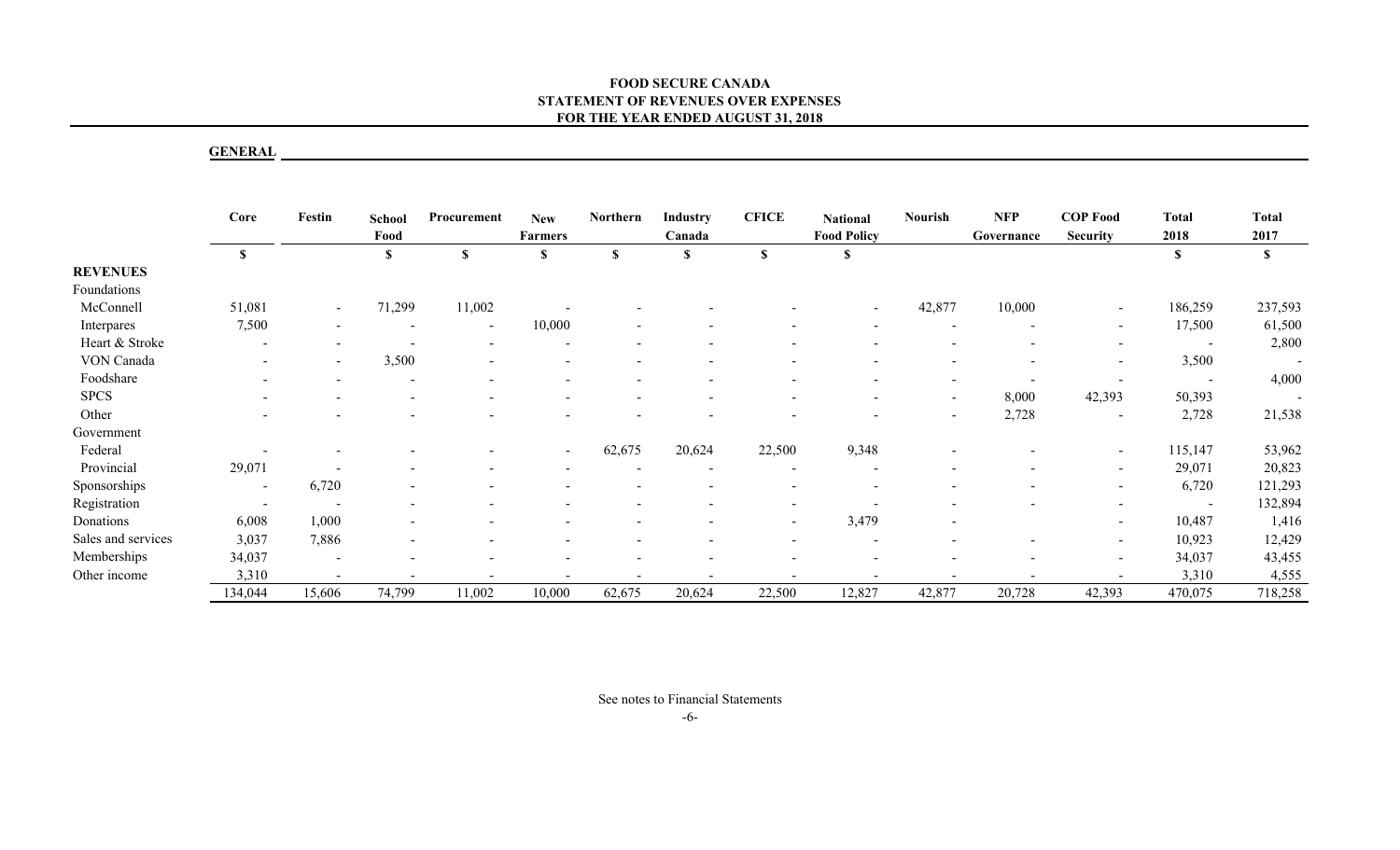| School<br>Food<br>$\mathbf{s}$<br>42,783<br>10,255<br>$\overline{\phantom{a}}$ | Procurement<br>S<br>7,735                                       | New<br><b>Farmers</b><br>S.             | Northern<br>$\mathbf{s}$ | Industry<br>Canada<br>\$  | <b>CFICE</b><br>$\mathbf{s}$  | <b>National</b><br>Food<br>Policy<br>-S | Nourish<br>S.            | <b>NFP</b><br>Governance          | COP<br><b>Food Security</b> | Total<br>2018                           | <b>Total</b>                                                                       |
|--------------------------------------------------------------------------------|-----------------------------------------------------------------|-----------------------------------------|--------------------------|---------------------------|-------------------------------|-----------------------------------------|--------------------------|-----------------------------------|-----------------------------|-----------------------------------------|------------------------------------------------------------------------------------|
|                                                                                |                                                                 |                                         |                          |                           |                               |                                         |                          |                                   |                             |                                         | 2017                                                                               |
|                                                                                |                                                                 |                                         |                          |                           |                               |                                         |                          | \$                                |                             | <sup>S</sup>                            | $\mathbf{s}$                                                                       |
|                                                                                |                                                                 |                                         |                          |                           |                               |                                         |                          |                                   |                             |                                         |                                                                                    |
|                                                                                |                                                                 | 7,768                                   | 9,919                    | 16,569                    | 13,311                        | 32,113                                  | 32,906                   | 14,973                            | 21,500                      | 297,670                                 | 454,348                                                                            |
|                                                                                | $\sim$                                                          |                                         | $\overline{\phantom{a}}$ |                           | $\overline{\phantom{a}}$      | $\overline{\phantom{a}}$                | $\blacksquare$           | $\overline{\phantom{a}}$          | $\overline{\phantom{a}}$    | 10,255                                  |                                                                                    |
| $\overline{\phantom{a}}$                                                       | $\sim$                                                          | $\sim$                                  | $\sim$                   | $\sim$                    |                               | $\sim$                                  | $\sim$                   | $\sim$                            | 4,933                       | 5,612                                   | 1,003                                                                              |
| 5,686                                                                          | $25\,$                                                          | $\sim$                                  | 18,000                   | 200                       |                               | $\sim$                                  | 78                       | $\overline{\phantom{a}}$          | $\sim$                      | 36,525                                  | 39,983                                                                             |
|                                                                                |                                                                 | $\sim$                                  |                          | $\overline{\phantom{a}}$  |                               |                                         |                          | $\sim$                            |                             |                                         | 27,388                                                                             |
|                                                                                |                                                                 | $\overline{a}$                          |                          |                           |                               | $\sim$                                  |                          |                                   |                             |                                         | 11,098                                                                             |
| $\sim$                                                                         | $\sim$                                                          | $\sim$                                  | $\sim$                   | $\sim$                    | $\overline{\phantom{a}}$      | $\blacksquare$                          | $\sim$                   | ÷.                                | $\overline{\phantom{a}}$    |                                         | 27,188                                                                             |
|                                                                                |                                                                 |                                         | $\blacksquare$           |                           |                               | $\blacksquare$                          | $\overline{\phantom{a}}$ |                                   |                             |                                         | 80,230                                                                             |
| $\overline{\phantom{a}}$                                                       | $\blacksquare$                                                  |                                         |                          | $\overline{\phantom{a}}$  |                               |                                         | $\overline{\phantom{a}}$ |                                   | $\overline{\phantom{a}}$    |                                         | 2,896                                                                              |
| $\blacksquare$                                                                 |                                                                 |                                         | $\overline{\phantom{a}}$ |                           |                               | $\blacksquare$                          |                          | $\overline{\phantom{a}}$          |                             |                                         | 46,271                                                                             |
|                                                                                | $\blacksquare$                                                  |                                         | $\sim$                   |                           | $\blacksquare$                | $\sim$                                  | $\overline{\phantom{a}}$ | $\sim$                            | $\sim$                      |                                         | 25,100                                                                             |
| $\sim$                                                                         | $\sim$                                                          |                                         | $\sim$                   | $\overline{\phantom{a}}$  | $\sim$                        | $\sim$                                  | $\overline{a}$           | $\overline{\phantom{a}}$          |                             |                                         | 4,895                                                                              |
|                                                                                |                                                                 |                                         |                          |                           |                               |                                         |                          |                                   |                             |                                         | 720,400                                                                            |
| $\sim$                                                                         | (640)                                                           | $\sim$                                  | 14,556                   | (72)                      | (3, 566)                      | (19, 464)                               | (2,819)                  | (2,074)                           | $\sim$                      | (18, 336)                               | (2,142)                                                                            |
| $\sim$<br>$\sim$<br>$\sim$<br>$\sim$<br>$\sim$<br>5,351                        | 6,454<br>10,343<br>7,500<br>2,033<br>$\sim$<br>10,255<br>74,799 | 2,887<br>$30\,$<br>725<br>240<br>11,642 | 2,232<br>10,000          | 7,000<br>13,200<br>48,119 | 3,227<br>250<br>450<br>20,696 | 12,755<br>26,066                        | 178<br>32,291            | 7,422<br>4,246<br>1,044<br>45,696 | 7,829<br>22,802             | 13,283<br>551<br>235<br>1,891<br>42,393 | 47,284<br>42,036<br>7,366<br>17,613<br>2,463<br>7,675<br>9,746<br>4,166<br>488,411 |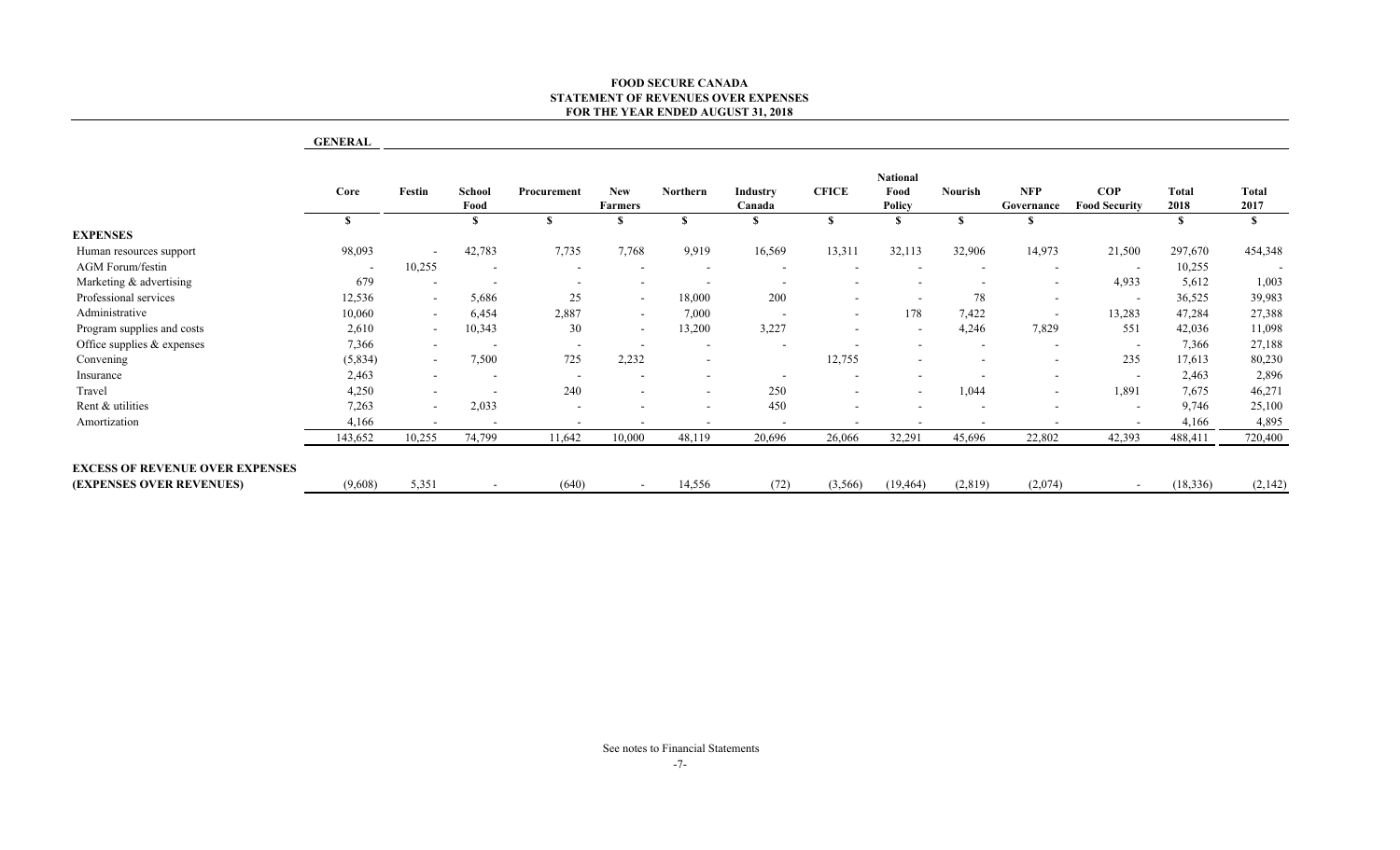# **FOOD SECURE CANADA STATEMENT OF CASH FLOWS** FOR THE YEAR ENDED AUGUST 31, 2018

|                                                  |      | 2018      | 2017      |
|--------------------------------------------------|------|-----------|-----------|
|                                                  |      | \$        | \$        |
| CASH PROVIDED FROM (USED FOR)                    |      |           |           |
| <b>Operations</b>                                |      |           |           |
| Excess of expenses over revenues                 |      | (18, 336) | (2,142)   |
| Amortization of capital and intangible assets    |      | 4,166     | 4,895     |
|                                                  |      | (14, 170) | 2,753     |
| Net changes in non-cash working capital:         |      |           |           |
| Government grant receivable                      |      | (10, 809) | (5,642)   |
| Accounts receivable                              |      | 32,984    | (13,979)  |
| Prepaid expenses                                 |      |           | 900       |
| Deferred costs                                   |      | (60, 215) | 100,288   |
| Accounts payable and accruals                    |      | (2, 849)  | 15,064    |
| Deferred contributions                           |      | 18,182    | 6,020     |
| Deferred partnership income                      |      | 87,551    | (4,591)   |
| Deferred assembly revenues                       |      | 75,097    | (113,797) |
|                                                  |      | 125,771   | (12, 984) |
| <b>Investing activities</b>                      |      |           |           |
| Acquisition of capital assets                    |      | (430)     | (900)     |
|                                                  |      | (430)     | (900)     |
| Increase (decrease) in cash and cash equivalents |      | 125,341   | (13, 884) |
| Cash and cash equivalents, beginning of the year |      | 51,884    | 65,768    |
| Cash and cash equivalents, end of year           |      | 177,225   | 51,884    |
|                                                  |      |           |           |
| Represented by:                                  | Cash | 177,225   | 51,884    |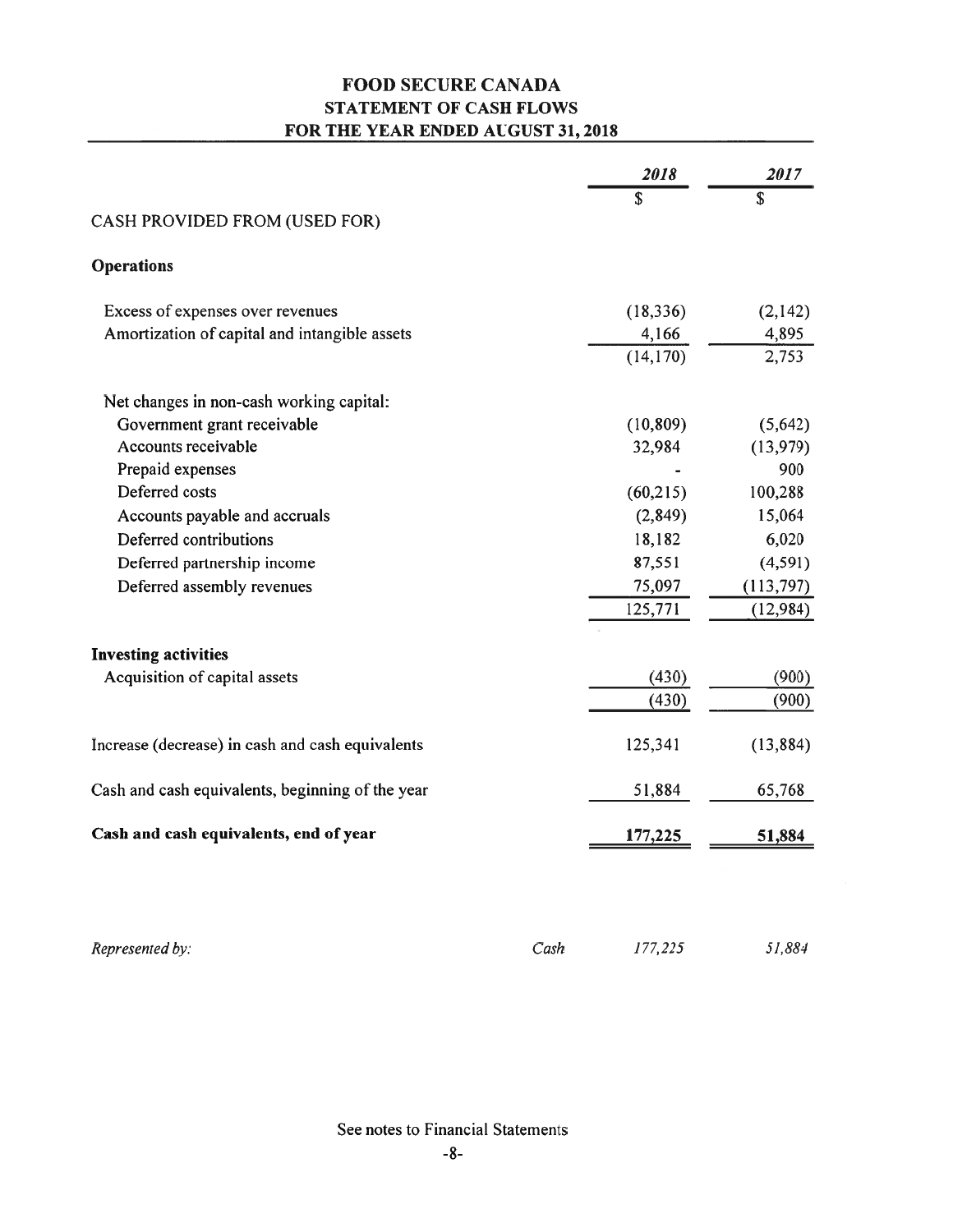#### $1.$ STATUS AND PURPOSE OF THE ORGANIZATION

Food Secure Canada incorporated as a not-for-profit organization under the Canada Corporations Act in October 2006. Food Secure Canada is a Canada-wide alliance of civil society organizations and individuals collaborating to advance dialogue and cooperation for policies and programs that improve food security and food sovereignty in Canada and globally.

#### $2.$ **SIGNIFICANT ACCOUNTING POLICIES**

The Organization applies the Canadian accounting standards for not-for-profit organizations in Part III of the CPA Canada Handbook -Accounting.

#### Use of estimates

The preparation of these financial statements, in conformity with Canadian accounting standards for not-for-profit organizations, requires management to make estimates and assumptions that affect the reported amount of assets and liabilities, the disclosure of contingent assets and liabilities at the date of the financial statements and the reported amounts of revenues and expenses during the reported period. These estimates are reviewed periodically, and adjustments are made to income as appropriate in the year they become known.

The most significant estimates relate to the allocation of costs, deferred income revenues and contributions and the deferred costs of capital assets.

### **Revenue recognition**

The Organization follows the deferral method of accounting for contributions and partnership income. Restricted contributions are recognized as revenue in the year in which the related expenses are incurred. Unrestricted contributions are recognized as revenue when received or receivable if the amount to be received can be reasonably estimated and collection is reasonably assured.

Other revenues are recognized as revenue when the service is rendered.

### **Contributed services and material**

Volunteers contribute an amount of their time each year. Because of the difficulty of determining their fair value, these hours are not recognized in these financial statements.

### **Cash and cash equivalents**

The Organization's policy is to disclose bank balances under cash and cash equivalents, including bank overdrafts with balances that fluctuate frequently from being positive to overdrawn, and temporary investments with a maturity period of three months or less from the date of acquisition. Temporary investments that the entity cannot use for current transactions because they are pledged as security are also excluded from cash and cashequivalents.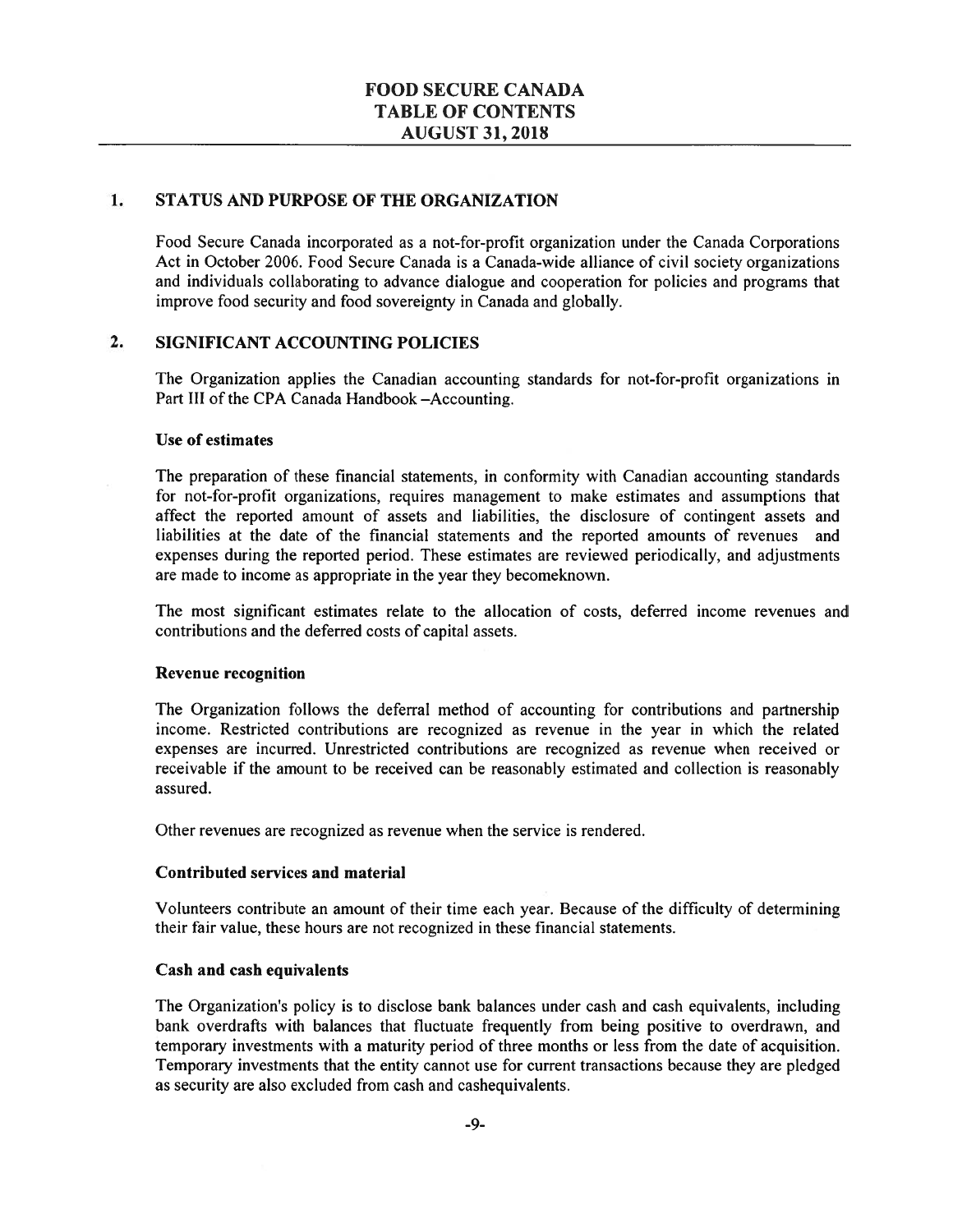#### $2.$ **SIGNIFICANT ACCOUNTING POLICIES (continued)**

### **Financial instruments**

### Measurement of financial instruments

The Organization initially measures its financial assets and financial liabilities at fair value, except for certain non-arm's length transactions.

The Organization subsequently measures all its financial assets and financial liabilities at cost or amortized cost, except for investments in equity instruments that are quoted in an active market, which are measured at fair value. Changes in fair value are recognized in net income.

Financial assets measured at amortized cost include cash, term deposits and accounts receivable.

Financial liabilities measured at amortized cost include trade accounts payable and accrued liabilities.

### Impairment

Financial assets measured at cost are tested for impairment when there are indicators of possible impairment. The Organization determines whether a significant adverse change has occurred in the expected timing or amount of future cash flows from the financial asset. If this is the case, the carrying amount of the asset is reduced directly to the higher of the present value of the cash flows expected to be generated by holding the asset, and the amount that could be realized by selling the asset at the balance sheet date. The amount of the write-down is recognized in net earnings. The previously recognized impairment loss may be reversed to the extent of the improvement, provided it is no greater than the amount that would have been reported at the date of the reversal had the impairment not been recognized previously. The amount of the reversal is recognized in net earnings.

### **Capital assets**

Capital assets are accounted for at cost. Amortization is calculated using the straight-line method at the rate that varies 3 to 5 years.

### **Intangible assets**

Intangible assets are accounted for at cost. Amortization is calculated on its estimated useful life using the straight-line method at the rate of 20%.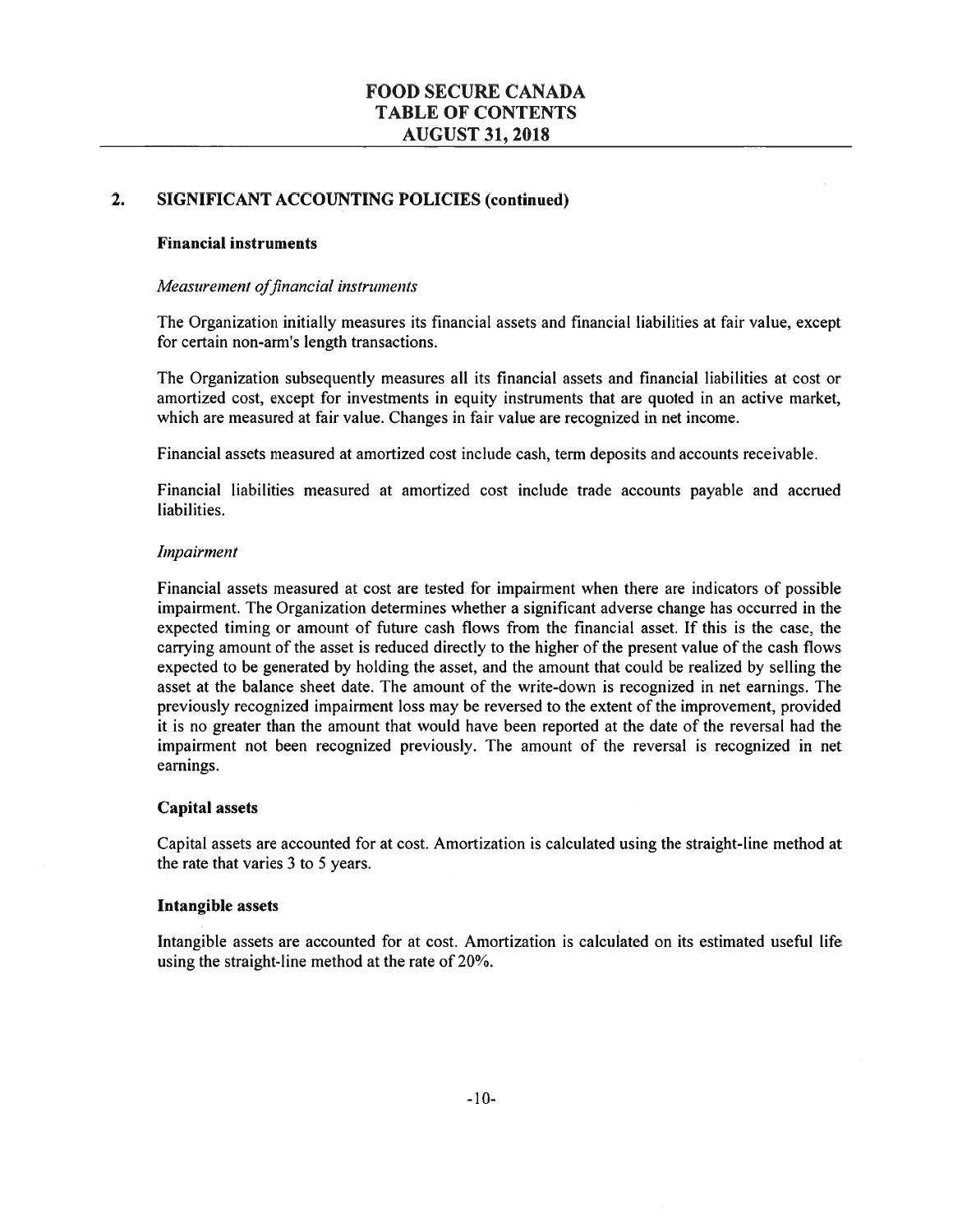#### **SIGNIFICANT ACCOUNTING POLICIES (continued)**  $2.$

### **Allocation of expenses**

The Organization records a number of its expenses by program and activity. The expenses are allocated based on direct cost or management estimate as to the program they relate to. Personnel are allocated on the following basis: proportionally by the estimated hours worked for each program and activity.

#### $3.$ **TEMPORARY INVESTMENTS**

|                                                       | 2018    | 2017    |
|-------------------------------------------------------|---------|---------|
| One year non-redeemable investment, .85%, maturing in |         |         |
| May2019                                               | \$5,065 | \$5,065 |

#### $\overline{\mathbf{4}}$ . **CAPITAL ASSETS**

|                    |          |                             | 2018              | 2017                     |
|--------------------|----------|-----------------------------|-------------------|--------------------------|
|                    | Cost     | Accumulated<br>amortization | Net book<br>value | <b>Net book</b><br>value |
| Computer equipment | \$10,352 | \$6,820                     | \$3,532           | \$4,508                  |

#### 5. **INTANGIBLE ASSETS**

|         |          | 2018                        | 2018              | 2017              |
|---------|----------|-----------------------------|-------------------|-------------------|
|         | Cost     | Accumulated<br>amortization | Net book<br>value | Net book<br>value |
| Website | \$30,796 | \$19,759                    | \$11,037          | \$13,797          |

#### 6. **ACCOUNTSPAYABLE**

|                        | 2018     | 2017     |
|------------------------|----------|----------|
| Trade accounts payable | \$14,067 | \$14,660 |
| <b>Salaries</b>        | 2,646    | 4,903    |
|                        | \$16,713 | \$19,562 |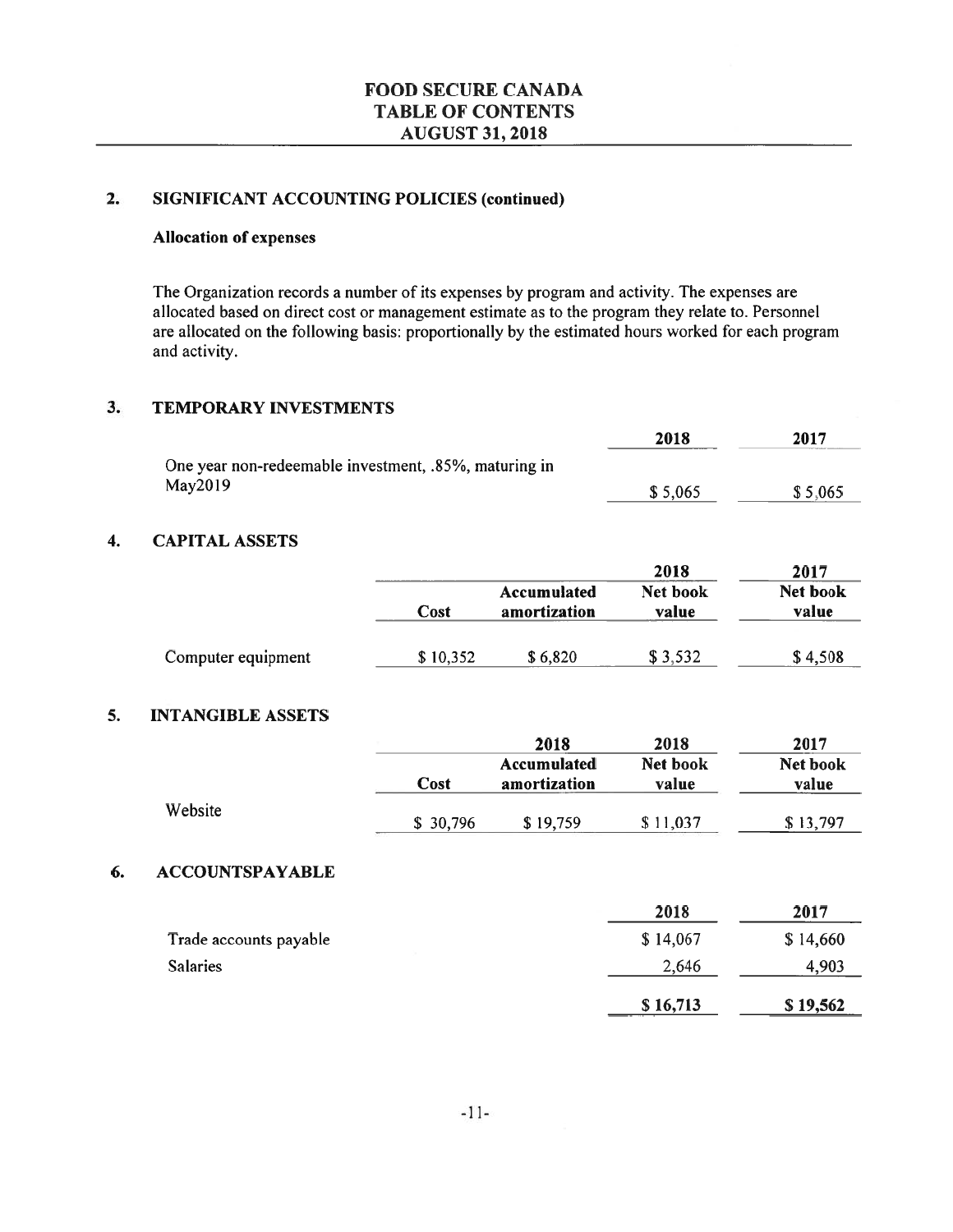#### $7.$ DEFERRED PARTNERSHIP INCOME

The deferred partnership income from the J.W. McConnell Family Foundation represents unrendered services for which the organization has already been paid during the year. The amount shall be considered as income when services will be rendered. Changes in deferred partnership income are:

|                                                                     |           | Institutional |            |           |          |                |                    |          |  |  |
|---------------------------------------------------------------------|-----------|---------------|------------|-----------|----------|----------------|--------------------|----------|--|--|
|                                                                     | Children  | Core          | <b>NFP</b> | Food      | Industry | <b>SPCS</b>    | Total              | Total    |  |  |
|                                                                     | and Food  |               | Governance | Program   | Canada   |                | 2018               | 2017     |  |  |
| Opening                                                             |           |               |            |           |          |                |                    |          |  |  |
| <b>Balance</b>                                                      | \$10,915  | \$8,556       | \$10,000   | \$10,962  | $S$ ---  | \$<br>$\cdots$ | \$40,433           | \$45,024 |  |  |
| Less: amount<br>recognized<br>as revenue in                         |           |               |            |           |          |                |                    |          |  |  |
| the year<br>Plus: amount<br>received<br>related to the<br>following | (10, 915) | (8,556)       | (10,000)   | (10, 962) |          |                | (40, 433)          | (45,024) |  |  |
| year                                                                | 27,463    | 6,475         |            |           | 47,551   | 44,582         | 127,984            | 40,433   |  |  |
| <b>Closing</b>                                                      |           |               |            |           |          |                |                    |          |  |  |
| <b>Balance</b>                                                      | \$27,463  | $$6,475$ \$   |            | S         | \$47,551 |                | \$44,582 \$127,984 | \$40,433 |  |  |

#### 8. DEFERRED ASSEMBLY COSTS/REVENUES

The National Assembly is an event that takes place every 2 years. The Assembly gathers people and organizations from all over to address all the current issues that relate to FSC. Funds used to support projects involving Indigenous and Northern delegates are folded into the Assembly activities. The association defers all costs/revenues related to the assembly. The costs/revenues are recorded in the statement of earnings only when the event has taken place and the revenues are earned. The following schedule lists the costs and revenues that have been deferred relating to the assembly.

|                                                               | Registration |         |               |              | Total<br>2018 | Total      |
|---------------------------------------------------------------|--------------|---------|---------------|--------------|---------------|------------|
|                                                               |              | Grant   | Sponsorship   | <b>Sales</b> |               | 2017       |
| <b>Opening Balance</b><br>Less: amount<br>recognized as costs | \$<br>$---$  | $S$ --- | \$<br>$- - -$ | \$<br>$---$  | \$<br>$- - -$ | \$100,288  |
| in the year<br>Plus: amount<br>received related to            |              |         | ---           |              |               | (100, 288) |
| the following year                                            | 54.043       | 5,000   | 16,000        | 54           | 75,097        |            |
| <b>Closing Balance</b>                                        | 54,043       | 5,000   | 16,000<br>S   | 54           | 75,097<br>S.  | S          |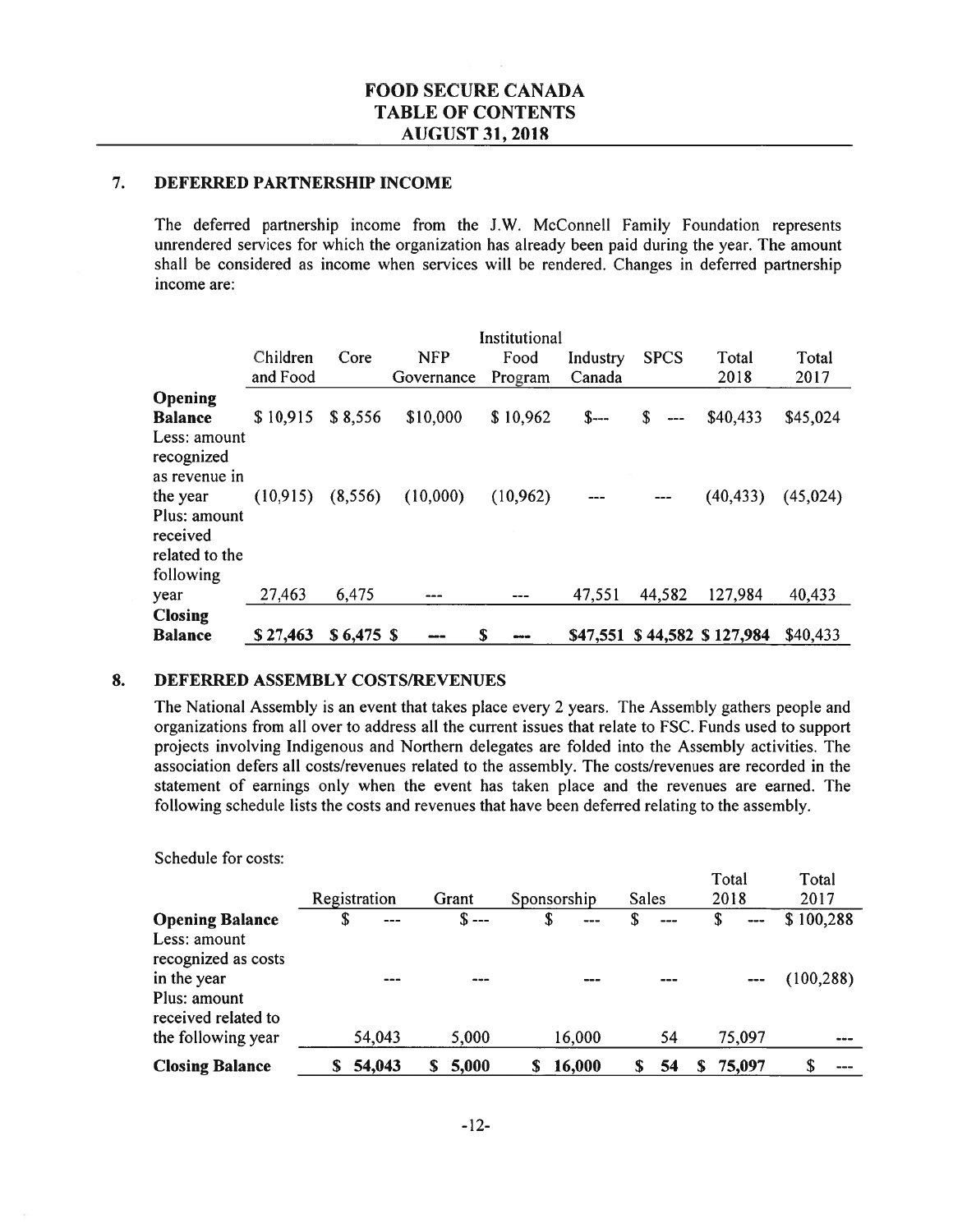#### 8. DEFERRED ASSEMBLY COSTS/REVENUES (continued)

Schedule for revenues:

|                                                     | Total                  | Total     |
|-----------------------------------------------------|------------------------|-----------|
|                                                     | 2017                   | 2016      |
| <b>Opening Balance</b>                              | $- - -$                | \$113,797 |
| Less: amount recognized as revenue in the year      | $\qquad \qquad \cdots$ | (113,797) |
| Plus: amount received related to the following year | 75,097                 | $- - -$   |
| <b>Closing Balance</b>                              | \$75,097               | ---       |

#### 9. **DEFERRED CONTRIBUTIONS**

The deferred contributions represent unused resources received during the year for specific activities. The amount shall be considered as income in the following year. Changes in deferred contributions are:

|                                         |               | Children and  |            |              |             |
|-----------------------------------------|---------------|---------------|------------|--------------|-------------|
|                                         | <b>NFP</b>    | Food          |            | Total        | Total       |
|                                         | Governance    | Contributions | Interpares | 2018         | 2017        |
| <b>Opening Balance</b>                  | 2,728<br>S    | \$8,292       | \$<br>0    | 11,020<br>\$ | \$5,000     |
| Less: amount<br>recognized as revenue   |               |               |            |              |             |
| in the year                             | (2,728)       | (8, 292)      |            | (11,020)     | (5,000)     |
| Plus: amount received<br>related to the |               |               |            |              |             |
| following year                          | $\frac{1}{2}$ | 22,702        | 6,500      | 29,202       | 11,020      |
| <b>Closing Balance</b>                  | S<br>---      | 22,702<br>S   | 6,500      | \$29,202     | 11,020<br>S |

#### **ALLOCATION OF COSTS** 10.

The allocation of personnel salaries are on time and effort related to the program or activity and in the absence of tangible cost drivers the salaries are based on management's best estimate as to the time and effort required to be allocated to the program and activity. All direct cost are charged to the program as incurred and all other costs that are not specifically identifiable to a program or activity are allocated based on management's best estimate.